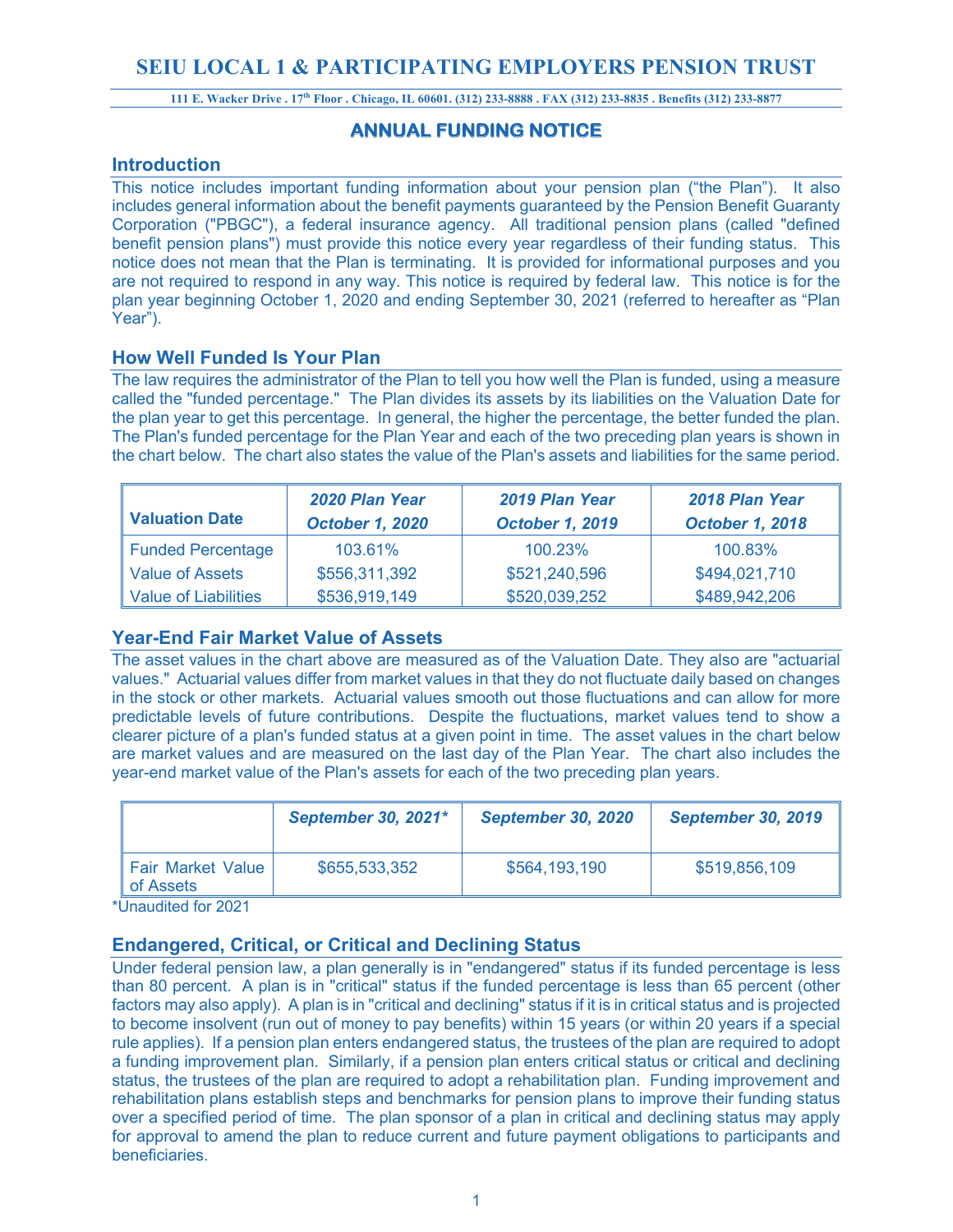The Plan was not in endangered or critical status in the Plan Year beginning October 1, 2020 because the funded percentage was greater than 80% and there was no projected funding deficiency. In addition, the Plan was not projected to be in critical status for any of the succeeding five plan years. The Plan is also not in endangered or critical status as of October 1, 2021.

# **Participant Information**

The total number of participants in the Plan as of the Plan's valuation date was 22,609. Of this number, 9,139 were active participants, 6,653 were retired or separated from service and receiving benefits, and 6,817 were retired or separated from service and entitled to future benefits.

# **Funding & Investment Policies**

Every pension plan must have a procedure for establishing a funding policy to carry out plan objectives. A funding policy relates to the level of assets needed to pay for benefits promised under the plan currently and over the years. The Plan is funded by contributions paid by contributing employers pursuant to collective bargaining agreements negotiated by SEIU Local 1 and investment income earned on plan assets. The Plan is intended to meet or exceed the minimum funding requirements of the Employee Retirement Income Security Act and the Internal Revenue Code.

Pension plans also have investment policies. These are written guidelines or general instructions for making investment management decisions. The investment policy of the Plan requires the Trustees of the Plan to establish investment guidelines but delegates to an investment professional specific decisions regarding the purchase and sale of securities. Under the policy, Plan assets are managed solely in the interest of the Plan's participants and beneficiaries and in full compliance with all applicable laws, including the Employee Retirement Income Security Act of 1974. Plan assets are invested primarily in a balanced and diversified mix of equities, fixed income securities, real estate and cash equivalents.

| <b>Asset Allocations</b> |                                                                                                     | <b>Percentage</b> |
|--------------------------|-----------------------------------------------------------------------------------------------------|-------------------|
| 1.                       | Interest-bearing cash                                                                               | $0.00\%$          |
| 2.                       | <b>U.S. Government securities</b>                                                                   | $0.00\%$          |
| 3.                       | Corporate debt instruments (other than employer securities):<br>Preferred                           | $0.00\%$          |
|                          | All other                                                                                           | 0.00%             |
| 4.                       | Corporate stocks (other than employer securities):<br><b>Preferred</b>                              |                   |
|                          | Common                                                                                              | $0.00\%$          |
| 5.                       | Partnership/joint venture interests                                                                 | 0.61%             |
| 6.                       | Real estate (other than employer real property)                                                     | $0.00\%$          |
| 7 <sub>1</sub>           | Loans (other than to participants)                                                                  | 0.00%             |
| 8.                       | <b>Participant loans</b>                                                                            | $0.00\%$          |
| 9.                       | Value of interest in common/collective trusts                                                       | 16.78%            |
| 10.                      | Value of interest in pooled separate accounts                                                       | 0.00%             |
| 11.                      | Value of interest in master trust investment accounts                                               | $0.00\%$          |
| 12.                      | Value of interest in 103-12 investment entities                                                     | 2.87%             |
| 13.                      | Value of interest in registered investment companies<br>(e.g., mutual funds)                        | 79.27%            |
| 14.                      | Value of funds held in insurance co. general account<br>(unallocated contracts)                     | $0.00\%$          |
| 15.                      | <b>Employer-related investments:</b><br><b>Employer securities</b><br><b>Employer real property</b> | $0.00\%$<br>0.00% |
| 16.                      | Buildings and other property used in plan operation                                                 | 0.47%             |
| 17.                      | <b>Other</b>                                                                                        | $0.00\%$          |

In accordance with the Plan's investment policy, the Plan's assets were allocated among the following categories of investments, as of the end of the Plan Year. These allocations are percentages of total assets:

Please note that the percentages shown are based on asset values that are preliminary and unaudited. Any final changes may affect the reported percentages.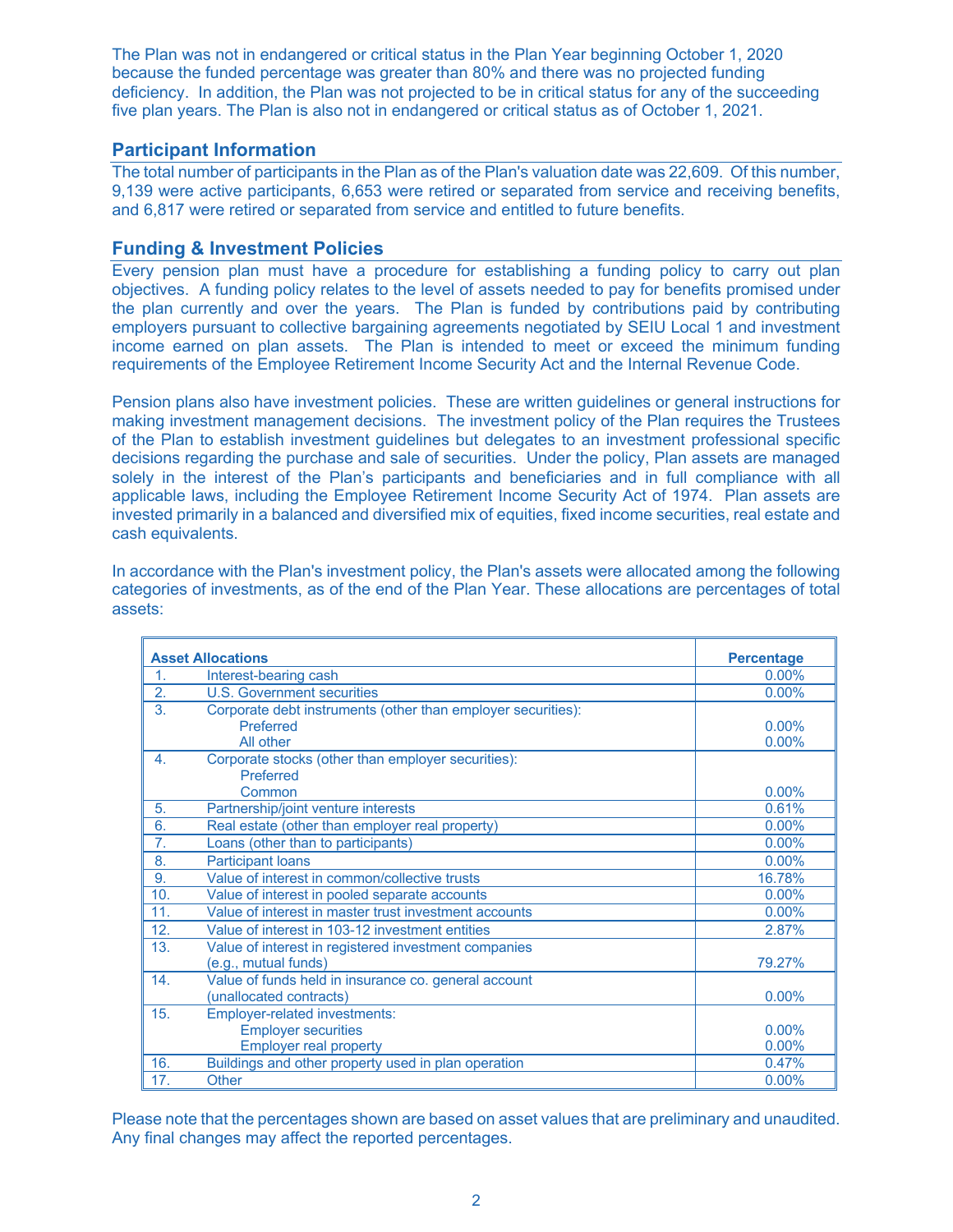For information about the Plan's investment in any of the following types of investments as described in the chart above – common/collective trusts, pooled separate accounts, master trust investment accounts, or 103-12 investment entities – contact Maria Pizarro at (312) 233-8800.

# **Events Having a Material Effect on Assets or Liabilities**

Federal law requires the plan administrator to provide in this notice a written explanation of events, taking effect in the current plan year, which are expected to have a material effect on plan liabilities or assets. Material effect events are occurrences that tend to have a significant impact on a plan's funding condition. An event is material if it, for example, is expected to increase or decrease total Plan assets or Plan liabilities by five percent or more.

For the Plan Year beginning on October 1, 2021 and ending on September 30, 2022 the Plan expects no significant changes that would have a material effect on plan liabilities or assets for the year.

# **Right to Request a Copy of the Annual Report**

Pension plans must file annual reports with the US Department of Labor. The report is called the "Form 5500." These reports contain financial and other information. You may obtain an electronic copy of your Plan's annual report by going to www.efast.dol.gov and using the search tool. Annual reports also are available from the US Department of Labor, Employee Benefits Security Administration's Public Disclosure Room at 200 Constitution Avenue, NW, Room N-1513, Washington, DC 20210, or by calling 202.693.8673. Or you may obtain a copy of the Plan's annual report by making a written request to the plan administrator. Annual reports do not contain personal information, such as the amount of your accrued benefit. You may contact your plan administrator if you want information about your accrued benefits. Your plan administrator is identified below under "Where to Get More Information."

# **Summary of Rules Governing Insolvent Plans**

Federal law has a number of special rules that apply to financially troubled multiemployer plans that become insolvent, either as ongoing plans or plans terminated by mass withdrawal. The plan administrator is required by law to include a summary of these rules in the annual funding notice. A plan is insolvent for a plan year if its available financial resources are not sufficient to pay benefits when due for that plan year. An insolvent plan must reduce benefit payments to the highest level that can be paid from the plan's available resources. If such resources are not enough to pay benefits at the level specified by law (see Benefit Payments Guaranteed by the PBGC, below), the plan must apply to the PBGC for financial assistance. The PBGC will loan the plan the amount necessary to pay benefits at the guaranteed level. Reduced benefits may be restored if the plan's financial condition improves.

A plan that becomes insolvent must provide prompt notice of its status to participants and beneficiaries, contributing employers, labor unions representing participants, and PBGC. In addition, participants and beneficiaries also must receive information regarding whether, and how, their benefits will be reduced or affected, including loss of a lump sum option.

# **Benefit Payments Guaranteed by the PBGC**

The maximum benefit that the PBGC guarantees is set by law. Only benefits that you have earned a right to receive and that cannot be forfeited (called vested benefits) are guaranteed. There are separate insurance programs with different benefit guarantees and other provisions for singleemployer plans and multiemployer plans. Your Plan is covered by PBGC' s multiemployer program. Specifically, the PBGC guarantees a monthly benefit payment equal to 100 percent of the first \$11 of the Plan's monthly benefit accrual rate, plus 75 percent of the next \$33 of the accrual rate, times each year of credited service. The PBGC' s maximum guarantee, therefore, is \$35.75 per month times a participant's years of credited service.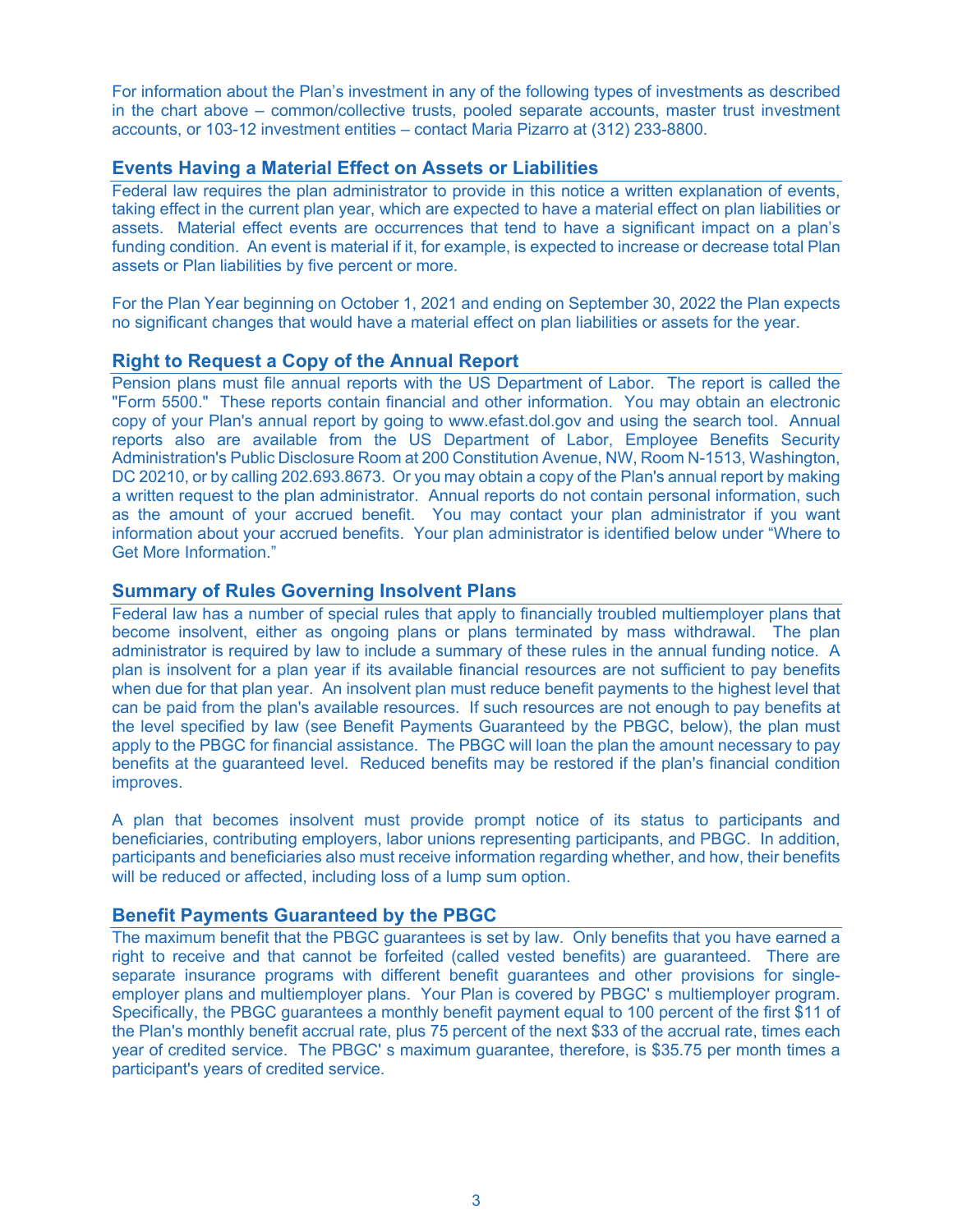**Example 1:** If a participant with 10 years of credited service has an accrued monthly benefit of \$600, the accrual rate for purposes of determining the PBGC guarantee would be determined by dividing the monthly benefit by the participant's years of service (\$600/10), which equals \$60. The guaranteed amount for a \$60 monthly accrual rate is equal to the sum of \$11 plus \$24.75 (.75 x \$33), or \$35.75. Thus, the participant's guaranteed monthly benefit is \$357.50 (\$35.75 x 10).

**Example 2:** If the participant in Example 1 has an accrued monthly benefit of \$200, the accrual rate for purposes of determining the guarantee would be \$20 (or \$200/10). The guaranteed amount for a \$20 monthly accrual rate is equal to the sum of \$11 plus \$6.75 (.75 x \$9), or \$17.75. Thus, the participant's guaranteed monthly benefit would be \$177.50 (\$17.75 x 10).

The PBGC guarantees pension benefits payable at normal retirement age and some early retirement benefits. In addition, the PBGC guarantees qualified preretirement survivor benefits (which are preretirement death benefits payable to the surviving spouse of a participant who dies before starting to receive benefit payments). In calculating a person's monthly payment, the PBGC will disregard any benefit increases that were made under the plan within 60 months before the earlier of the plan's termination or insolvency (or benefits that were in effect for less than 60 months at the time of termination or insolvency). Similarly, the PBGC does not guarantee benefits above the normal retirement benefit, disability benefits not in pay status, or non-pension benefits, such as health insurance, life insurance, death benefits, vacation pay, or severance pay.

For additional information about the PBGC and the pension insurance program guarantees, go to the Multiemployer Page on PBGC's website at www.pbgc.gov/multiemployer. Please contact your employer or plan administrator for specific information about your pension plan or pension benefit. PBGC does not have that information. See "Where to Get More Information," see next page.

#### **Where to Get More Information**

For more information about this notice, you may contact the individual below.

Maria Pizarro Fund Manager SEIU Local 1 & Participating Employers Pension Trust 111 E. Wacker Drive, 17th Floor Chicago, IL 60601 (312) 233-8800

For identification purposes, the official plan number is 001 and the plan sponsor's employer identification number or "EIN" is 36-6486542.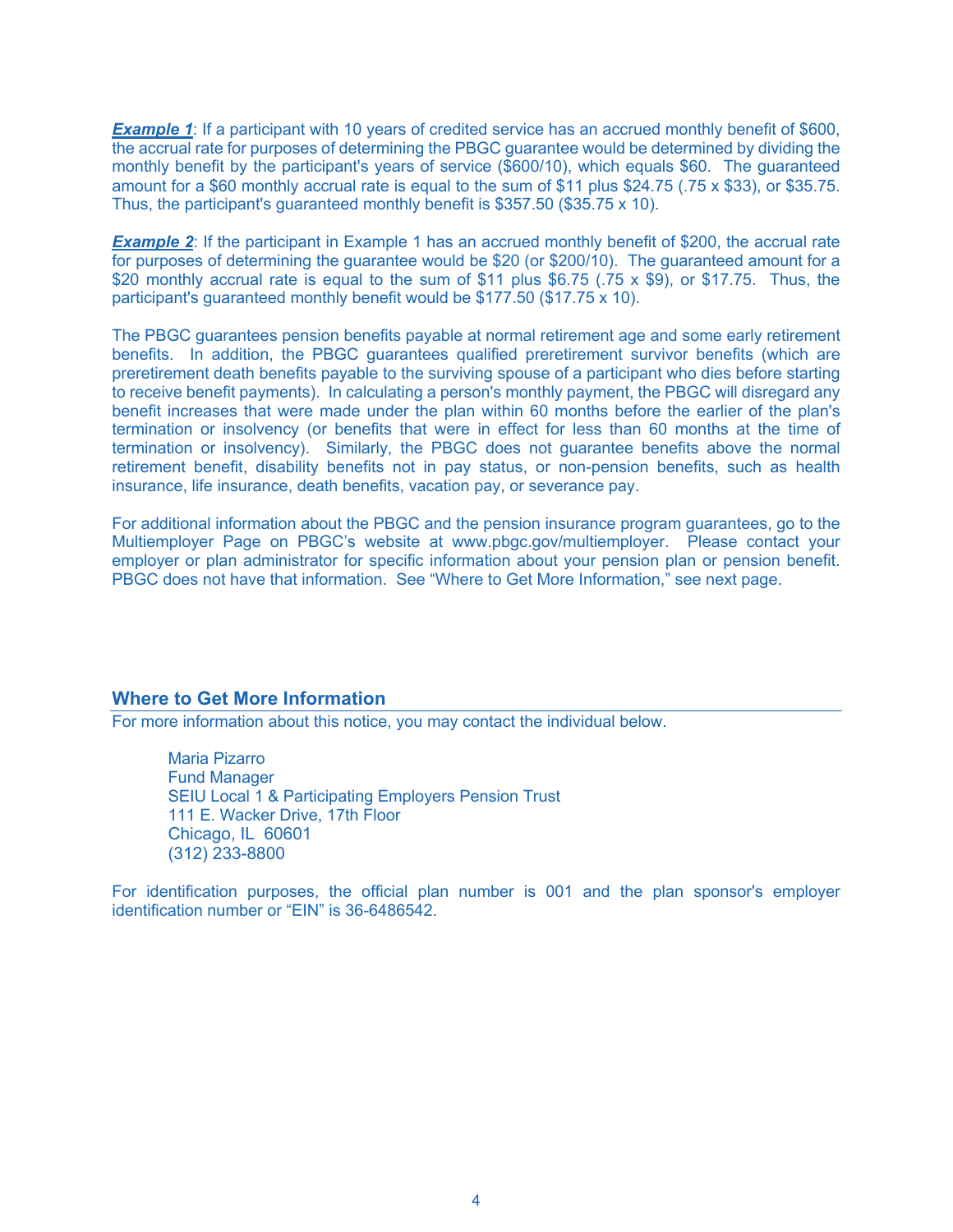**PLEASE NOTE:** Pages 1, 2, 3 and 4 are the mandated text that the federal government requires us to use to convey this important annual information. This Plan has continually maintained what is commonly referred to as "Green Zone'' status.

# **ADDITIONAL "ANNUAL" NOTIFICATIONS ARE LISTED BELOW**:

#### Ø **CHANGES TO YOUR CONTACT INFORMATION**

**Please remember to notify the fund office of any changes to your contact information such as mailing address, phone number, email address or any changes to beneficiary information.**

#### Ø **PENSION BENEFIT STATEMENT**

Your pension benefit statement provides you with your pension credits through the last calendar year. A copy of your individual statement can be obtained by sending your written request to the Pension Department at the following address:

SEIU Local 1 & Participating Employers Pension Trust 111 E. Wacker Drive,17th Floor Chicago, IL 60601

#### Ø **INCOME TAX WITHHOLDING TO U.S. RESIDENT RECIPIENTS**

As you may recall, when you began to receive your benefit payments, you were given the opportunity to choose whether you wanted federal income tax withheld from those payments. This is to remind you that you may change your decision if you wish.

Until you file a new election or withholding certificate with us, your original choice as to whether to have withholding, and on what basis, will remain in effect. You may change your election using Form W-4P, which is available from the IRS or from us (on web site https://seiu1benfunds.org). If you make a change, it will be put into effect 60 days after we receive the form.

Withholding on your benefit payments is one way for you to pay a portion of your income tax. If not enough tax is being withheld from your total taxable income for the year, you may have to pay estimated taxes during the year or a tax penalty at the end of the year. Of course, whether or not you have to pay federal income tax depends on the total amount of your taxable income, not just on your benefit payments from the Plan. Remember, for many people, Social Security benefits are not taxable.

Your decision on withholding is an important one. You may wish to discuss it with a qualified tax adviser.

#### Ø **DIRECT DEPOSIT**

Each year we include this reminder that if you are still receiving a printed check, you are susceptible to U.S. Postal system delays, or worse, a lost check.

We ask that you wait at least fifteen {15} days before calling our office, as most mail delays are resolved by that time.

**Even better would be to have your benefit deposited directly to your financial institution.** That way you can be sure your money is available n the first business day of each month. Forms are available on our web site, https://seiu1benfunds.org or by calling the Fund Office at (312) 233-8877.

The Trustees of this Plan are considering taking the same action as Social Security (and save the postage expense for future benefit payments) by making direct deposit mandatory.

# Ø **DEFERRED VESTED INDIVIDUALS** - **AGE 72**

You may have earned credit toward a retirement pension benefit. If you are over age 72, you should begin collecting your pension benefit. To start the application process, please contact the SEIU Local 1 & Participating Employers Pension Department for assistance at (312) 233-8877.